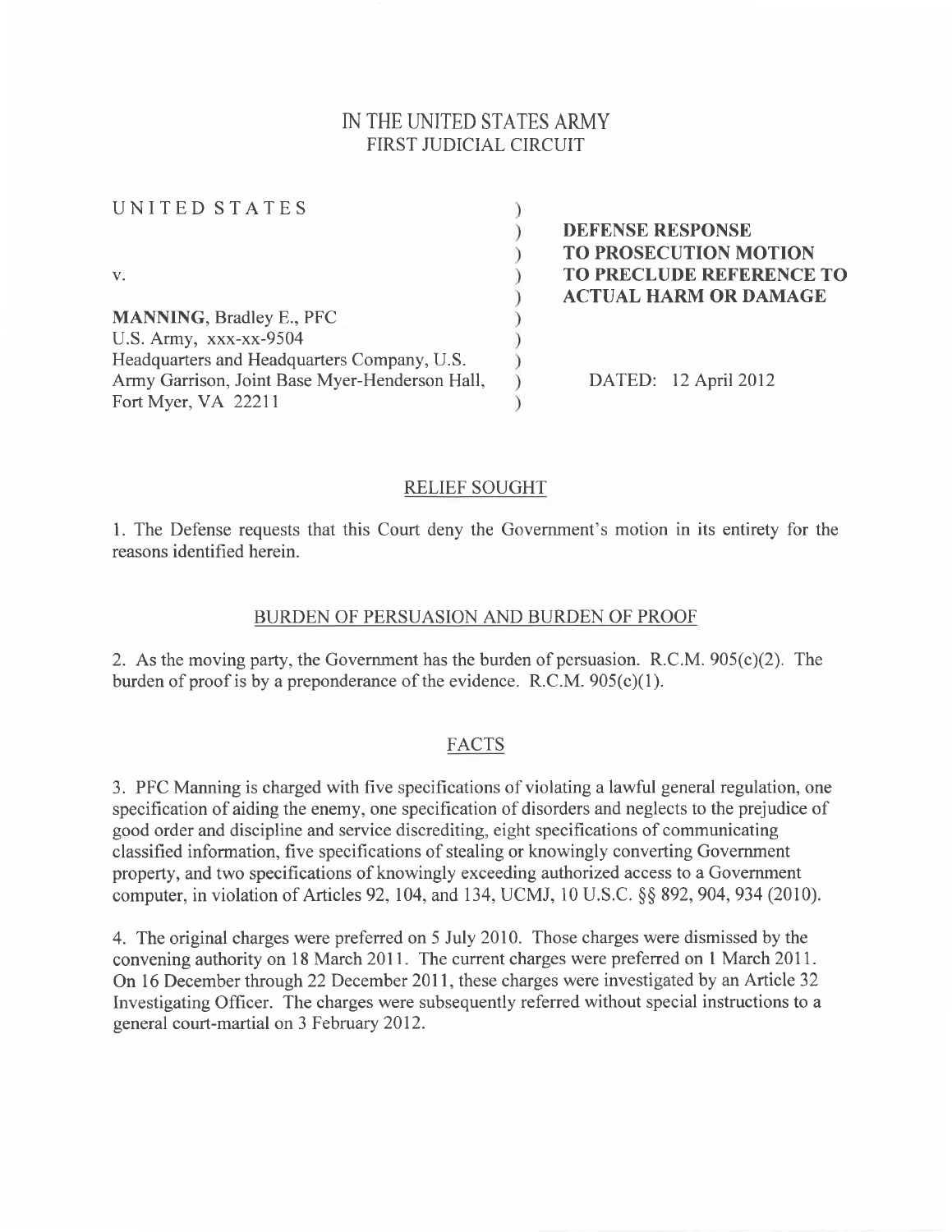# LEGAL AUTHORITY AND ARGUMENT

#### I. The Government's Request is Premature, Internally Incoherent and Overbroad

# a) The Government's Motion is Premature

5. The Government would seek to preclude the Defense from referencing at trial or in pretrial motions practice the content of damage assessments that the Defense has not yet seen and which the Govemment has vigorously attempted to prevent the Defense from seeing. Such a motion is premature since, if the damage assessments are not favorable for the Defense, the Defense will likely not seek to reference them during the merits or the sentencing portion of the trial. As such, the Court would be deciding a completely moot point. See, e.g. United States v. West, 2011 WL 856600, at \* 7(N.D. Ill. Mar. 9,2011) (court denied as premature the government's motion to preclude evidence or argument regarding a defense of duress where the motion was filed before completion of the government's document production). Although the Defense raised the concern with the Court that the Government's motion was premature, the Court has directed that the Defense respond substantively to the Govemment's position.'

b) The Government's Motion is Internallv Incoherent

6. It is difficult to respond to the Government's motion, as the argument is internally inconsistent. In order to respond, the Defense must make the assumption that the damage reports are favorable to the Defense, in that they show that little to no damage was caused by the alleged leaks. However, the Government continues to imply in its motion that the damage reports will show that the leaks did cause damage to national security. For instance:

- i) The Government refers repeatedly to the Defense's Prosecution Motion for Appropriate Relief to Preclude Actual Harm or Damage from the Pretrial Motions Practice and the Merits Portion of Trial, p. 8 (emphasis added)[hereinafter "Government Motion"].
- ii) The Government states Id. The Government states that if iii) Government Motion, p. 8-9.

7. Clearly, the Government's statements suggest that the damage assessments will prove that the alleged leaks caused harm or damage to the United States. If this is truly the case, why would

<sup>&</sup>lt;sup>T</sup> Given that the Defense has not seen the damage assessments, it reserves the right, upon the Government providing discovery, to supplement its submissions in this Response.

 $<sup>2</sup>$  It is ironic to think that the Government is using its own discovery violations as a means to preclude the Defense</sup> from raising the issue of damage assessments.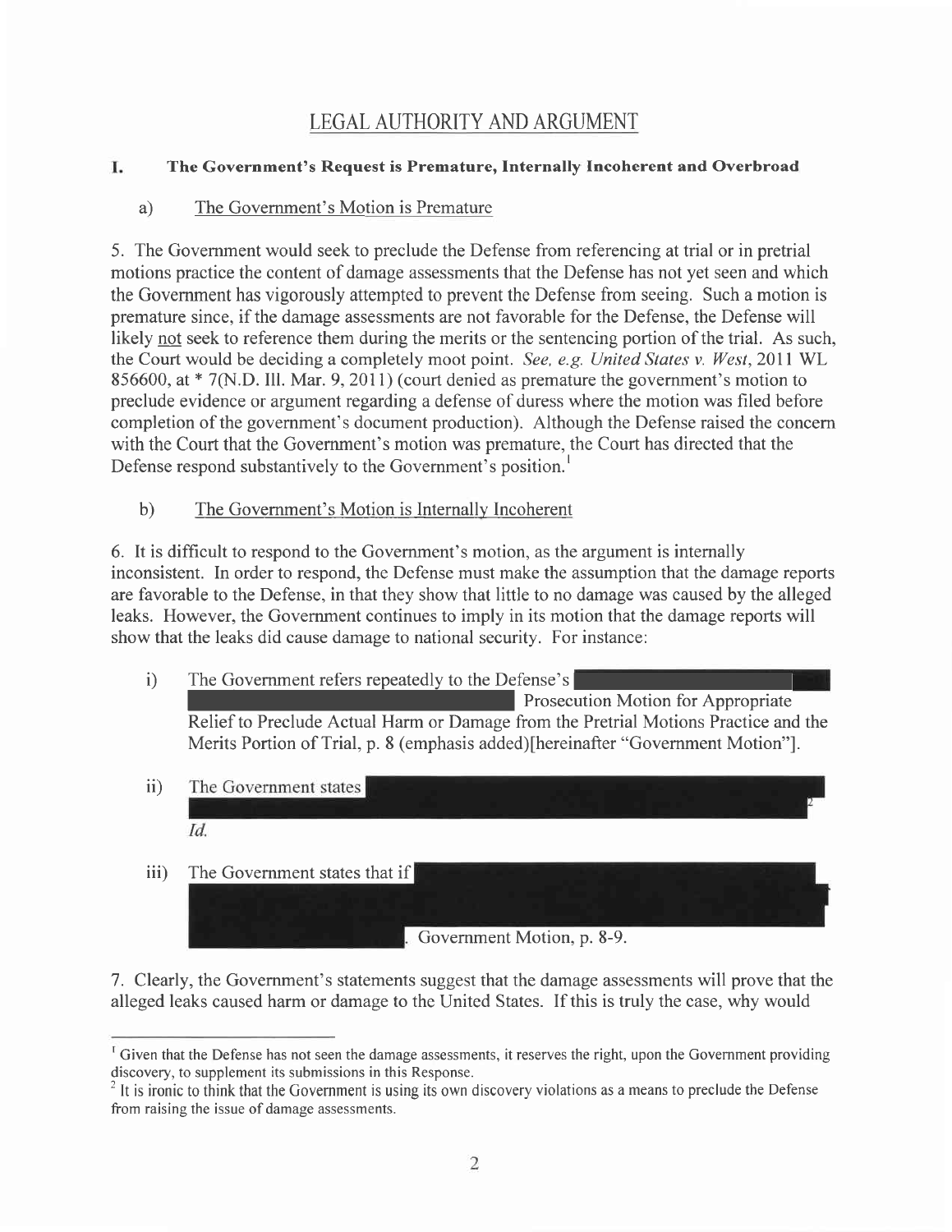the Defense seek to introduce evidence of damage assessments that show that the leaks did, in fact, cause damage to national security? By extension, why would the Government seek to preclude the Defense from doing something it would not do?

8. In short, the only way that the Government's motion makes any sense is to assume that the damage assessments reveal that the alleged leaks caused no harm to the United States. The Government should not be permitted to continue its practice of "smoke and mirrors" in suggesting that the damage assessments say otherwise. If they say otherwise (i.e. the alleged leaks caused harm), there would be absolutely no reason for this motion to preclude reference to them.

c) The Government's Motion is Overbroad

9. The Government requests that the Court preclude the Defense from

Government Motion, p. 1. It seems that the Government is not simply seeking to preclude the Defense from arguing that the alleged leaks did not cause harm, but also to preclude the Defense from referencing any (emphasis added).<sup>3</sup> Id.

10. The Defense reads this to mean that the Government would seek to prevent the Defense from introducing anything that might be contained in a damage assessment from the merits portion of trial, because the damage assessment is documentary evidence

So if, for instance, a damage assessment provided reasons why no harm was done to the United States from the alleged leaks, the Defense would not be permitted to use that information in its case in chief. However, the reasons why the released information did not cause harm could bear on whether the information was of the type that could reasonably be expected to cause harm, as outlined in detail below.

<sup>1</sup>1. The Government fails to draw a distinction between the Defense referencing the fact that the damage assessments concluded the leaks caused no harm, and the Defense referencing specific information contained in the damage assessments. The two are different things, but the Government would seek to lump them together. In either event, for the reasons discussed below, the Government's motion should be denied in its entirety because the evidence is relevant and not outweighed by the danger of unfair prejudice under M.R.E. 403.

#### The Court Should Not Preclude the Defense From Referencing a Lack of Actual Harm or the Content of the Damage Assessments II.

<sup>&</sup>lt;sup>3</sup> The Government also seeks to preclude the Defense from raising or eliciting any discussion, reference, or argument related to actual harm from pretrial motions related to the merits portion of trial. The Defense believes that this would include motions related to discovery or production as well as the current Defense Motion to Dismiss All Charges with Prejudice. Clearly, requesting the Court to order the Defense from referencing actual harm in a motion to compel discovery of the damage assessments, for instance, is ludicrous.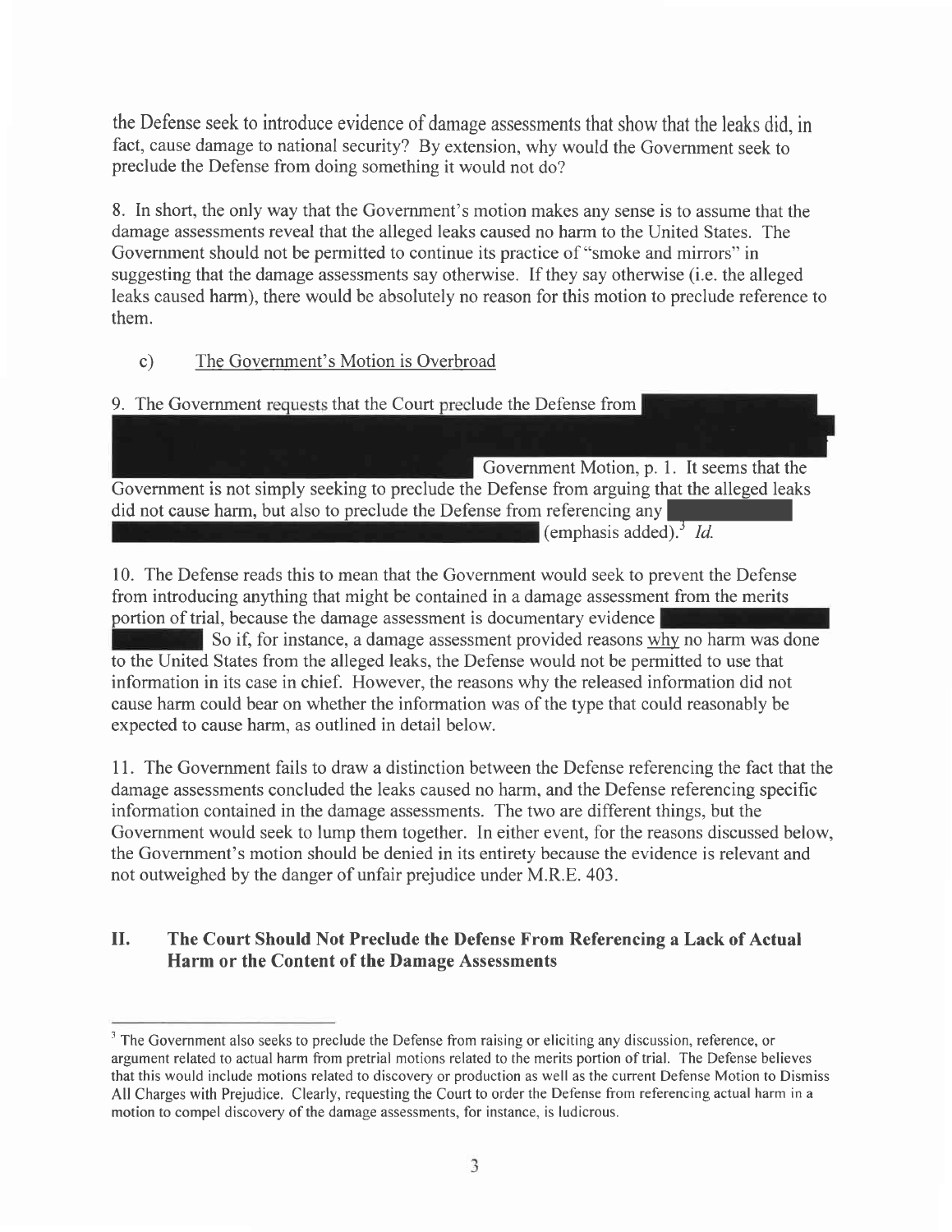# a) The Absence of Harm Goes to An Element of Three Offenses

## 12. The Government repeatedly argues that

See e.g. Government Motion, p. 5. Notably, the Government does not state that the absence of harm is not relevant to the charged offenses; rather, it states that is interested in the interest of is not relevant to any of the charges. This is plainly wrong on its face. If the Govemment chooses to show that the alleged leaks caused harm, this would be compelling proof that the leaked information could cause damage to the United States. In other words, if the Government could prove that the alleged leaks did damage to the United States, it would seem to follow that the leaks could cause damage to the United States. The Government's failure to understand this point-and box itself into a position where it maintains harm is not relevant to the charges-is baffling.

13. It does not follow, of course, that if the alleged leaks did not cause damage, this definitively proves that they could not cause damage. However, the absence of harm is probative of whether the information leaked was of the type that the accused reasonably believed could cause harm. More specifically, the lack of harm from the leaks is relevant to the 18 U.S.C.  $\S$ 793 and the 18 U.S.C. \$1030 offenses and whether the accused had reason to know that the information released could be used to the injury of the United States or to the advantage of a foreign nation. See Charge Sheet. Further, the lack of harm from the leaks is relevant to whether the accused acted "wantonly," an element of the Article 134 offense. *Id.* 

14. The 18 U.S.C. \$793 and the 18 U.S.C. \$1030 offenses require that the Government prove that "the accused had reason to believe" that the "information could be used to the injury of the United States or the advantage of any foreign nation." *Id.* The Government seems to think that an analysis of whether the information "could" be used to the injury of the United States or the advantage of any foreign nation takes place in a vacuum. The Government conveniently overlooks that the offenses require that the Government prove the accused had "reason to believe" the information "could be used to the injury of the United States or the advantage of a foreign nation." As such, this is not a merely hypothetical inquiry into the word "could." Rather, the offenses require the Government to show that the accused had "reason to believe" that the information could be used to the injury of the United States. See United States v. Truong Dinh Hung,629 F.2d 908, 919 (4th Cir. 1980) (approving jury instruction that "reason to believe" meant that a defendant must be shown to have known facts from which he concluded or reasonably should have concluded that the information could be used for the prohibited purposes). The Article 134 involves a similar inquiry: whether PFC Manning acted "wantonly" (i.e. highly recklessly) in causing the charged information to the published on the internet.

15. The Defense is entitled to argue that, by virtue of his expertise and training, PFC Manning knew which documents and information could be used to the injury of the United States or to the advantage of any foreign nation. PFC Manning had access to a great deal of very sensitive information that, if disclosed, could have caused damage to the United States. By selecting the information that he allegedly did, PFC Manning deliberately chose information that could not cause damage to the United States. The reasonableness of his belief that the information could not cause damage is buttressed by the damage assessments which (presumably) say that the leaks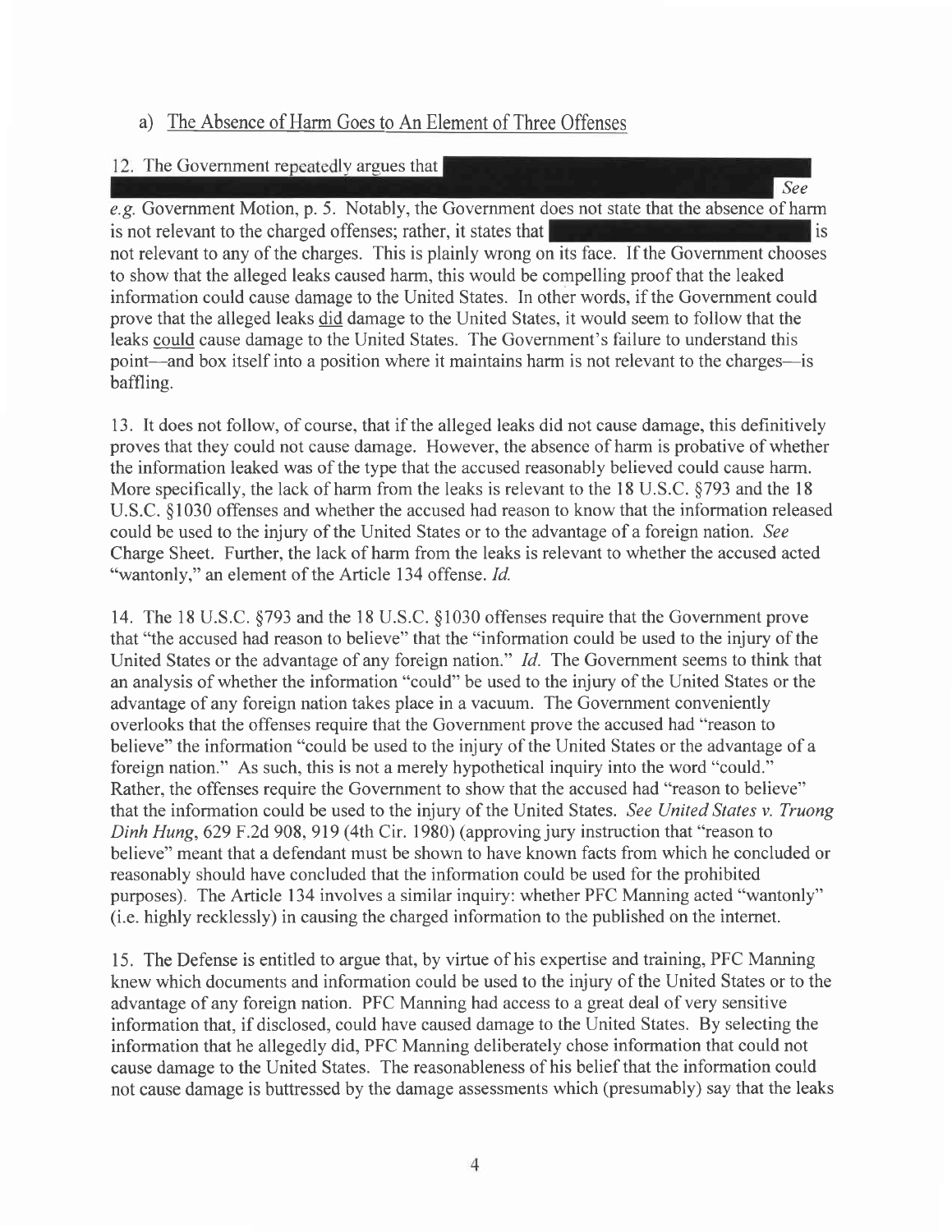did not cause damage to the United States. In short, the Defense submits that the damage assessments confirm that PFC Manning did not have "reason to believe" that the information could cause damage to the United States or be used to the advantage of a foreign nation. Further, the lack of damage from the leaks supports the view that PFC Manning did not act "wantonly," an element of the Article 134 offense.

## conclusive (or virtually conclusive) of whether the information could cause da Government's argument in this respect-that 16. The Government believes that the classification level of the documents themselves is

is misleading. See Government Motion at p. 4. The Government rulings, presumably in the context of deciding whether classified information could cause damage.<sup>4</sup> These excerpts are misleading in that none of them deal with the issue at hand, i.e. whether classification decisions are entitled to great deference in determining whether the information could cause damage. In United States v. Rosen, 487 F. Supp. 2d 703, 717 (E.D. Va. 2007), the court was deciding whether it should close the trial under a novel system proposed by the government owing to the classified information involved.<sup>5</sup> United States v. Smith, 750 F.2d 1215 (4th Cir. 1984) dealt with the admissibility of classified evidence in a proceeding. And CIA v. Sims,47l U.S. 159 (1985) involved the powers of the Director of the CIA to withhold intelligence information from a Freedom of Information Act request. Harisiades v. Shaughnessy,342 U.S. 580 (1981) does not even deal with classified documents or information. Instead, it deals with the constitutionality of the Alien Registration Act. The Supreme Court in that case stated: cites small excerpts from cases which seem to suggest that courts must defer to classification

It is pertinent to observe that any policy toward aliens is vitally and intricately interwoven with contemporaneous policies in regard to the conduct of foreign relations, the war power, and the maintenance of a republican form of government. Such matters are so exclusively entrusted to the political branches of government as to be largely immune from judicial inquiry or interference.

Id. at 588-589. Thus, the Supreme Court was not talking about classification determinations in reference to "such matters" as the Government's citation would seem to suggest. See

 $<sup>4</sup>$  Otherwise, it is not clear what the point of this discussion is.</sup>

 $<sup>5</sup>$  In that case, the Court refused to adopt the government's plan stating:</sup>

Here, the government has not met its burden; instead, it has done no more than to invoke "national security" broadly and in a conclusory fashion, as to all the classified information in the case. Of course, classification decisions are for the Executive Branch, and the information's classified status must inform an assessment of the government's asserted interests under Press-Enterprise. But ultimately, trial judges must make their own judgment about whether the govemment's asserted interest in partially closing the trial is compelling or overriding. As noted, a generalized assertion of "national security interests," whether by virtue of the information's classified status or upon representation of counsel, is not alone sufficient to overcome the presumption in favor of open trials. Here, the govemment has not proffered any evidence about danger to national security from airing the evidence publicly, let alone an item-by-item description of the harm to national security that will result from disclosure at trial of each specific piece of information as to which closure is sought, as required by *Press-Enterprise*.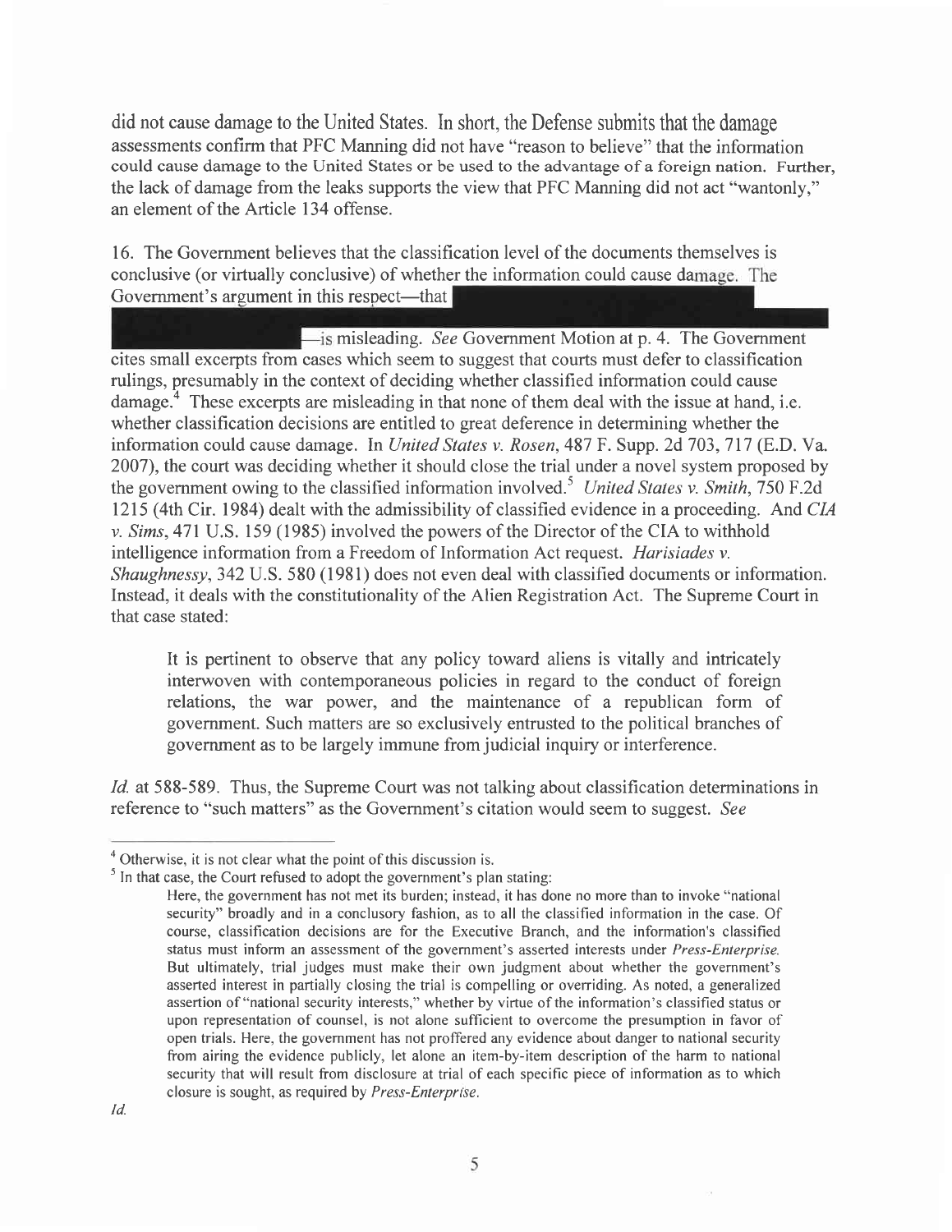Government Motion at p. 4. Rather, it was talking about the United States' policy toward aliens. Similarly, the *Haig v. Agee*, 453 U.S. 280 (1981) case deals with the U.S.'s power to revoke a passport, not with whether courts should defer to classification determinations.

17. As is clear, the Government does not provide support for its proposition that classification decisions are worthy of great deference as it concerns the conclusion that classified information "could" cause harm. This is because military (and other) case law clearly establishes that the classification of a document is only probative, and not determinative, of the issue of whether information could cause harm. In United States v. Diaz, 69 M.J. 127 (C.A.A.F. 2010), C.A.A.F. stated:

[C]lassification alone does not satisfy the mens rea requirement of \$793(e). Surely classification may demonstrate that an accused has reason to believe that information relates to national defense and could cause harm to the United States. However, not all information that is contained on a classified or closed computer system pertains to national defense. Likewise not all information that is marked as classified, in part or in whole, may in fact meet the criteria for classification. Conversely, information that is not so marked may meet the standards for classification and protection. This is evident enough with respect to information received through oral means or information the recipient should have reason to believe warrants protection.

Id. at 133. Under Diaz, the Government cannot satisfy its burden of showing that the documents could cause damage merely by pointing to their classification.<sup>6</sup>

18. The Government cites United States v. Morison, 844 F .2d 1057 (4th Cir. 1988) for the proposition that "the government must only prove 'that [the compromised information] was in fact potentially damaging." (Government emphasis). The Government has failed to cite the more important part of the Morison holding:

Though the point is to me a close one, I agree that the limiting instruction which required proof that the information leaked was either "potentially damaging to the United States or might be useful to an enemy" sufficiently remedied the facial vice. Without such a limitation on the statute's apparent reach, leaks of information which, though undoubtedly "related to defense" in some marginal way, threaten only embarrassment to the official guardians of government "defense" secrets, could lead to criminal convictions. Such a limitation is therefore necessary to define the very line at which I believe the first amendment precludes criminal prosecution, because of the interests rightly recognized in Judge Wilkinson's concurring opinion. This means, as I assume we reaffirm today, that notwithstanding information may have been classified, the government

 $6$  The Government cites *Diaz* for a completely unrelated proposition that is not at issue here. See Government Motion, p. 6. The motion to preclude evidence in *Diaz* was related to intent, not relevance. In *Diaz*, the military judge excluded evidence that the Defense contended would satisfy the heightened mens rea requirement in 18 U.S.C. §793(e). Id. at 137. Given that the Court concluded there was no heightened *mens rea* requirement for 18 U.S.C \$793(e), the exclusion of the evidence was proper. This ruling does not speak at all to whether it is appropriate to exclude reference to actual harm in this case.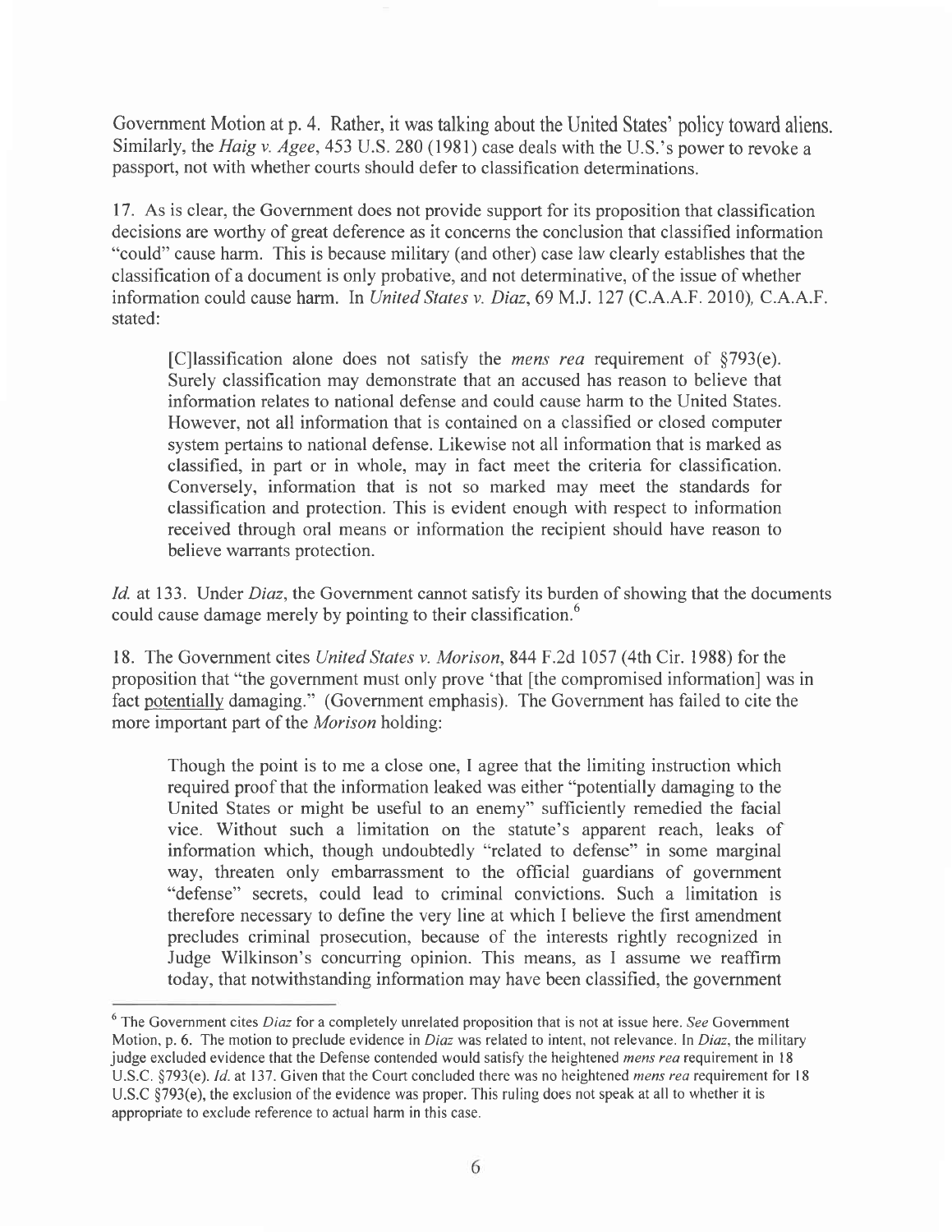must still be required to prove that it was in fact "potentially damaging ... or useful," i.e., that the fact of classification is merely probative, not conclusive, on that issue, though it must be conclusive on the question of authority to possess or receive the information. This must be so to avoid converting the Espionage Act into the simple Government Secrets Act which Congress has refused to enact.

Id. at 1086. As both *Diaz* and *Morison* demonstrate, the Government does not get a "free pass" on establishing whether information could cause damage by simply relying on the fact of classification itself. Under the 18 U.S.C. \$793 and the l8 U.S.C. \$1030 offenses, the Government must prove that the information could cause damage—and more specifically, that the accused had reason to know that the information could cause damage. The Defense should be entitled to rebut the allegation by showing that the accused did not have reason to believe that the information could cause damage and testing the reasonableness of that belief against the actual damage caused. Moreover, under the Article 134 offense, the Defense should be entitled to argue that PFC Manning did not "wantonly" cause intelligence information to be published on the internet . The lack of actual harm supports the view that any alleged disclosure of information was not wanton.

### b) The Absence of Harm is Relevant Impeachment Evidence

19. In addition to going toward a key element of three separate offenses, the Defense maintains that the absence of damage is relevant for the impeachment of Government witnesses who claim that the leaks "could" cause damage. The Government, however, believes that the use of a damage assessment to impeach an Original Classification Authority (OCA) who prepared a classification review would be improper. Government Motion, p. 3. The Government provides no justification for its position. Why is it "improper" to use actual ex post knowledge to challenge the reasonableness or appropriateness of the ex ante classification decision which the Government relies on to show the documents could cause damage? As Diaz states, the classification level of the documents themselves is not determinative of whether the information "could" cause damage (or whether the accused had reason to believe they could cause damage). As such, the Defense should be able to probe the basis of a Government witness' testimony that the information could cause damage by using ex post damage assessments. See United States v. Israel, 60 M.J. 485, 486 (C.A.A.F. 2005) ("A defendant's right under the Sixth Amendment to cross-examine witnesses is violated if the military judge precludes a defendant from exploring an entire relevant area of cross-examination.") (citing United States v. Gray, 40 M.J. 77, 81 (C.M.A.  $1994$ ).

20. For instance, suppose that a damage assessment revealed that Afghani sources were not compromised in the alleged leaks; the reason is that the sources were referred to in the leaked SIGACTS by initials and not name. The Defense should be able to use this information to question the Govemment witness about whether, when conducting the original classification review, he or she knew that the sources were referred to by initials. This could then form the basis for impeaching the witness' testimony that the leaks "could" cause damage. While the Government would neatly have the Court separate the OCA classification reviews from the OCA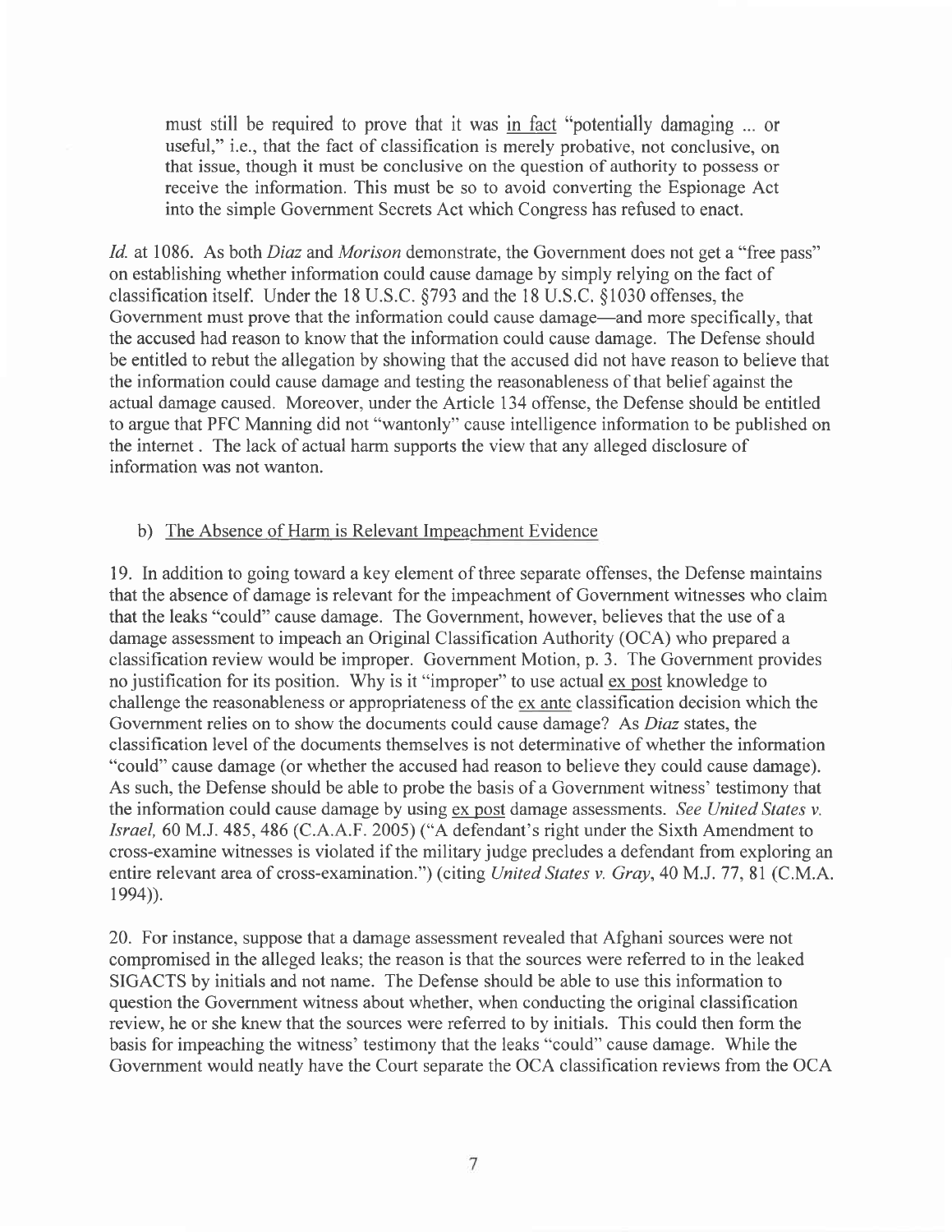damage assessments, the analysis is not that tidy. Evidence from the latter is directly relevant to the former and can be used to impeach a witness' credibility.

2l . Moreover, the Government notes that the damage assessments look at the damage to national security given based, in part, on the nature of the information released. Government Motion at p. 2 (emphasis added). If the damage assessments conclude that the nature of the information is such that it would not cause harm, then the Defense should be able to use that information to challenge the OCAs' original determination that the information was of such a nature that it could cause harm.

#### IV. Reference to the Absence of Harm from the Alleged Leaks Should Not be Excluded Under M.R.E.403

22. The Govemment believes that permitting the Defense to raise issues related to actual harm from the leaks (or the absence thereof) would: a) result in prejudice to the integrity of the proceeding; b) result in prejudice to the United States; c) fail the balancing test under M.R.E. 403.'

23. The Government makes no legitimate proffer that reference to actual harm will undermine the integrity of the trial process or cause prejudice to the Government. Indeed, the cases cited by the Govemment in this respect speak to prejudice to the accused-not the integrity of the process or prejudice to the United States. See, e.g., United States v. Collier, 67 M.J. 347, 354 (C.A.A.F 2009) ("[T]he term 'unfair prejudice' in the context of M.R.E. 403 'speaks to the capacity of some concededly relevant evidence to lure the fact finder into declaring euilt on a ground different from proof specific to the offense charged."')(emphasis added) (cited in Government Motion, p. 8).

24. The Government's argument seems to be that it will suffer great prejudice for the following reason: if the Defense references the fact that the leaks did not cause damage, the Government would be forced to rebut that evidence with its own evidence that the leaks did cause damage. Since the information would be classified, this would be a new form of graymailing. The govemment entities who own information related to actual harm or damage would be forced to approve the use of this classified information for the sole purpose of rebutting the defense's argument.

25. The Government's argument suffers from many weaknesses. First, the Defense plans on introducing any favorable damage assessments on sentencing; thus, the Government would be in a position where-if it wanted to refute the Defense's argument-it would already have had to secure the relevant approvals. Second, the Defense is not able to reference classified information contained in the damage assessment in "open court" as the Government suggests. See Government Motion, p. 8. So all of the proceedings where the Defense or the Government referenced classified information from the damage assessments would need to be in closed proceedings in any event. Third, the Government's "graymailing" theory is ludicrous. Why

 $<sup>7</sup>$  Again, the Defense would point out that it is virtually impossible to conduct a balancing test for information that</sup> the Court and the Defense has not vet seen.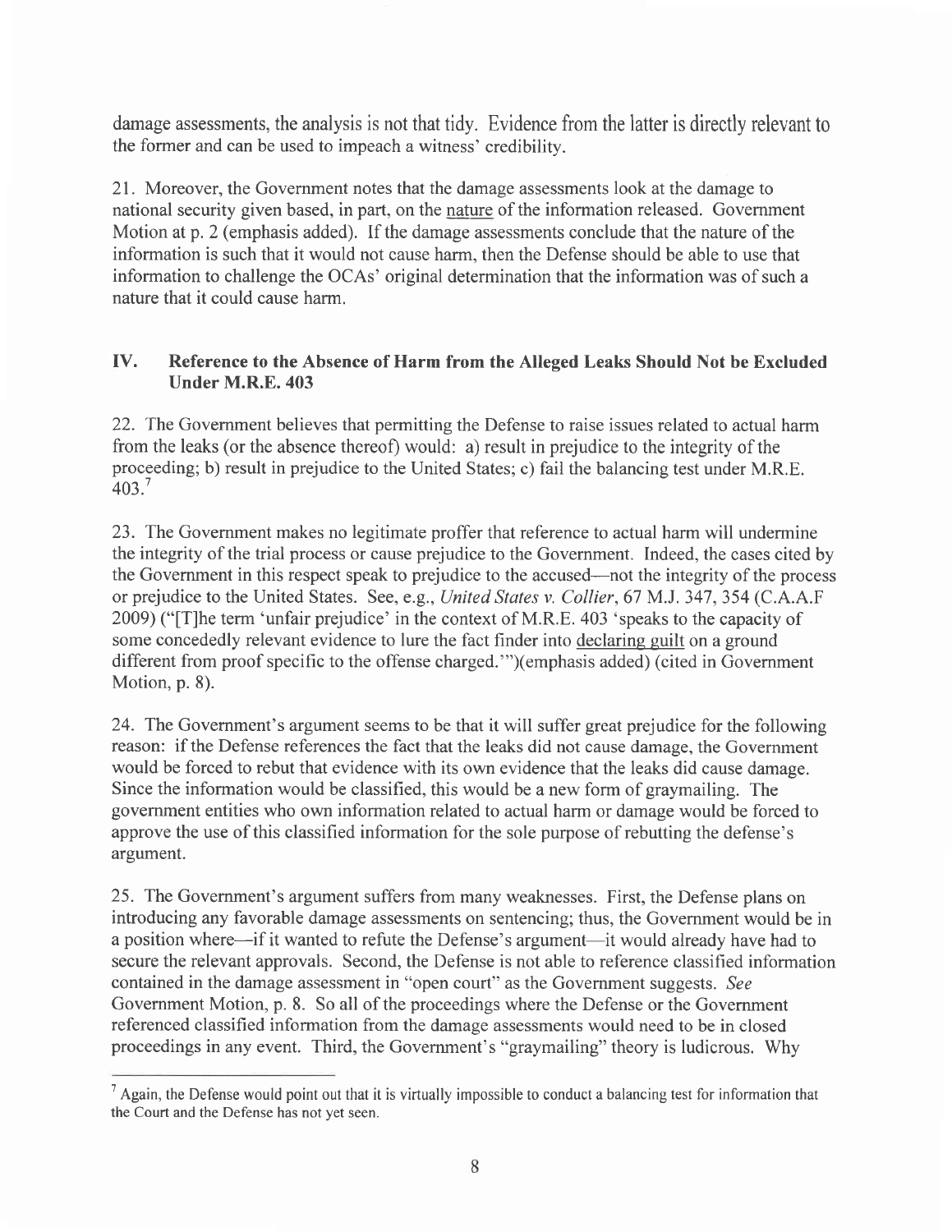would the Defense "graymail" the Government into disclosing documents or information that hurt the Defense?

26. The Government then cites miscellaneous other reasons why the Court should not allow the Defense to reference the damage assessments under M.R.E. 403: the statements are inadmissible hearsay, the documents are classified, closed sessions would be required to discuss the contents of the damage assessments. See Government Motion, p. 9. None of these are reasons for precluding the Defense from referencing the lack of damage caused by the leaks. The Defense would challenge the fact that these documents are inadmissible hearsay (and certainly the issue cannot be resolved as part of this motion). Further, thousands of documents in this case are classified and require approvals and closed sessions; the damage assessments are no different.

27. To the extent that there are any concerns about confusing the issues, the Court has the inherent power to control its own process. If, at the time the Defense references the damage assessment, the Court believes that the line of questioning is complicated or too attenuated, it can make the decision not to allow the Defense to continue. Moreover, if there is any confusion on this issue in the mind of the panel members, the Court can issue appropriate instructions. In short, there are simple remedies available to the Court that are far short of outright precluding the Defense from

Government Motion, p. l.

28. The court in United States v. Drake, in response to a motion by the prosecution to preclude the defense in that case from referencing certain evidence, expressed an unwillingness to foreclose a potential line of argument, especially given that the court had the inherent power to control the courtroom. The court stated in this respect:

**THE COURT:** -- but my point is that, to preclude them from going down that path, I think, essentially prevents them from presenting a defense, that we can control the matter of whether or not there is reference to necessity or justification, and I'm fairly confident I'll be able to control the courtroom to do that. It's just a matter of where else we go with this motion, and it seems to me they're certainly entitled to get into this.

 $\ddotsc$ 

THE COURT: As I interpret the Govemment's motion, or as I intend to interpret it, it doesn't mean that that evidence is -- although the Govemment seems very concerned with it amounting to a higher calling, necessity, or justification defense, I'm fairlv confident that I can keep this case on track to correct you if vou happen to make an inadvertent mistake in that regard, but you're certainly free to have at that in terms of the intent element, and that's how I see it.

Transcript of Record at M-I00, M-l03, United States v. Drake, No. RDB-10-l8l (D. Md. Mar. 31,2011) (emphasis added). The court's response in Drake was an eminently sensible one,